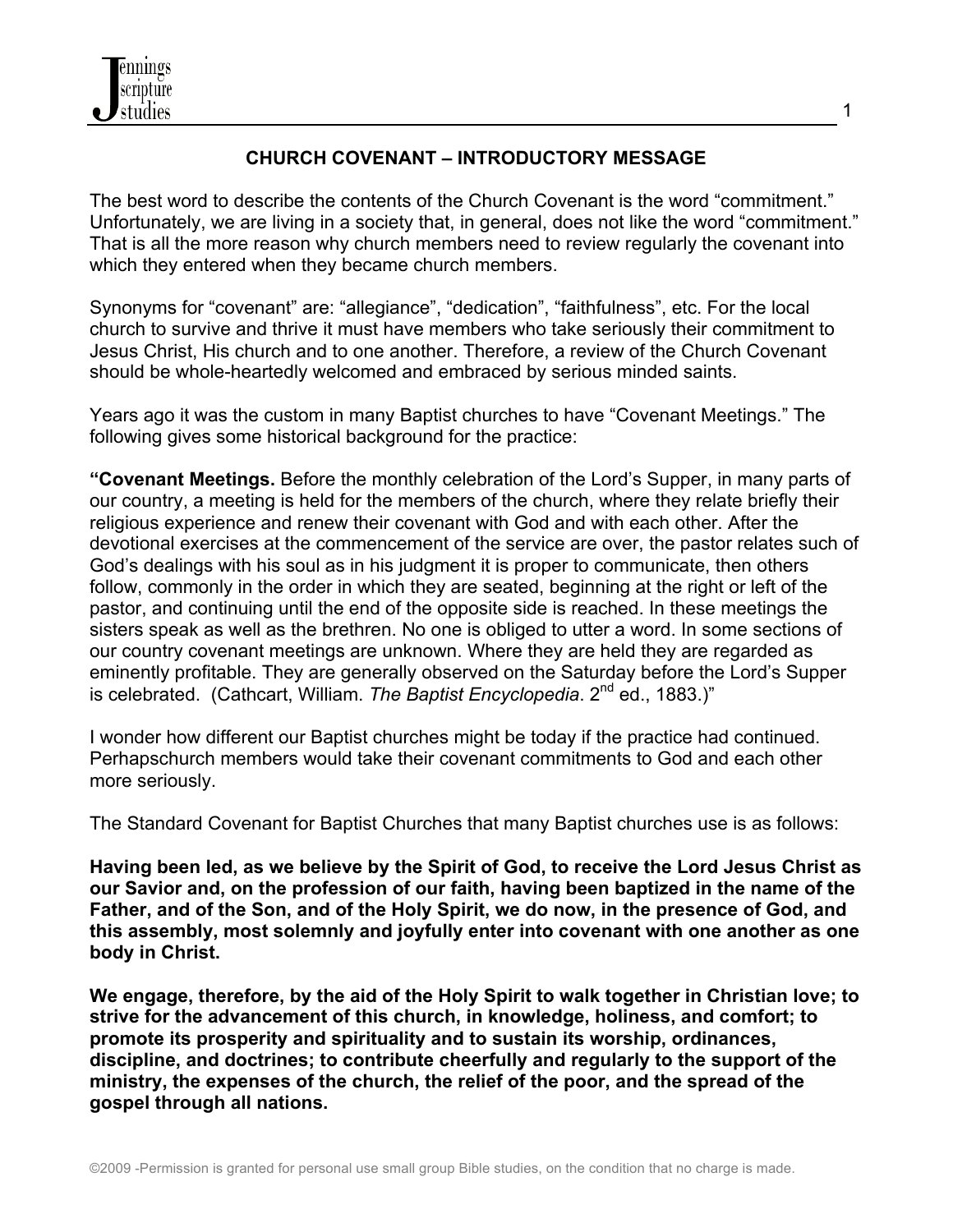**We also engage to maintain family and secret devotions; to religiously educate our children; to seek the salvation of our kindred and acquaintances;** 

**to walk circumspectly in the world; to be just in our dealings, faithful in our engagements, and exemplary in our deportment; to avoid all tattling, backbiting, and excessive anger; to abstain from the sale of, and use of, intoxicating drinks as a beverage; to be zealous in our efforts to advance the kingdom of our Savior.** 

**We further engage to watch over one another in brotherly love; to remember one another in prayer; to aid one another in sickness and distress; to cultivate Christian sympathy in feeling and Christian courtesy in speech; to be slow to take offense, but always ready for reconciliation and mindful of the rules of our Savior to secure it without delay.** 

**We moreover engage that when we remove from this place we will, as soon as possible, unite with some other church where we can carry out the spirit of this covenant and the principles of God's Word.** 

The particular covenant above originated in the New Hampshire Association in the 1800s, and is believed to have been written by J. Newton Brown. This covenant, with several slight variations, has been the most popular among Baptists in the United States. The covenant above is from the Baptist Church Manual, 1853.

Church Covenants are not new. In "Baptist Church Covenants," Charles Deweese reprints covenants as early as 1640. According to Deweese, the oldest remaining (1663) Baptist covenant in America was used by Swansea Baptist Church in Rehoboth, Massachusetts.

### **WHAT IS THE MEANING OF "COVENANT"?**

The word "covenant", according to Webster's dictionary, means: "A formal and serious agreement or promise between persons or parties; a formal agreement between two or more people, businesses, organizations, countries, etc.; a written agreement or promise between two or more parties especially for the performance of some action such as a covenant of marriage, etc."

A covenant, in its most general sense, is a solemn promise to engage in or refrain from a specified action. It is an agreement entered into for the purpose of informing the covenanting parties of the duties, obligations and rsponsibilities of each party to the other. It is a clarification of the expectations of the parties who enter into a covenant relationship.

# **WHAT IS A CHURCH COVENANT?**

A Church Covenant is an agreement, a solemn compact between members of a church to maintain its faith, discipline and doctrines. The Church Covenant is a declaration in which responsibilities of church members are outlined in a summarized way. It sets sets forth, according to the Scriptures, the duties of a Christian which each member of the church pledges himself or herself to honour, in the best way possible.

©2009 -Permission is granted for personal use small group Bible studies, on the condition that no charge is made.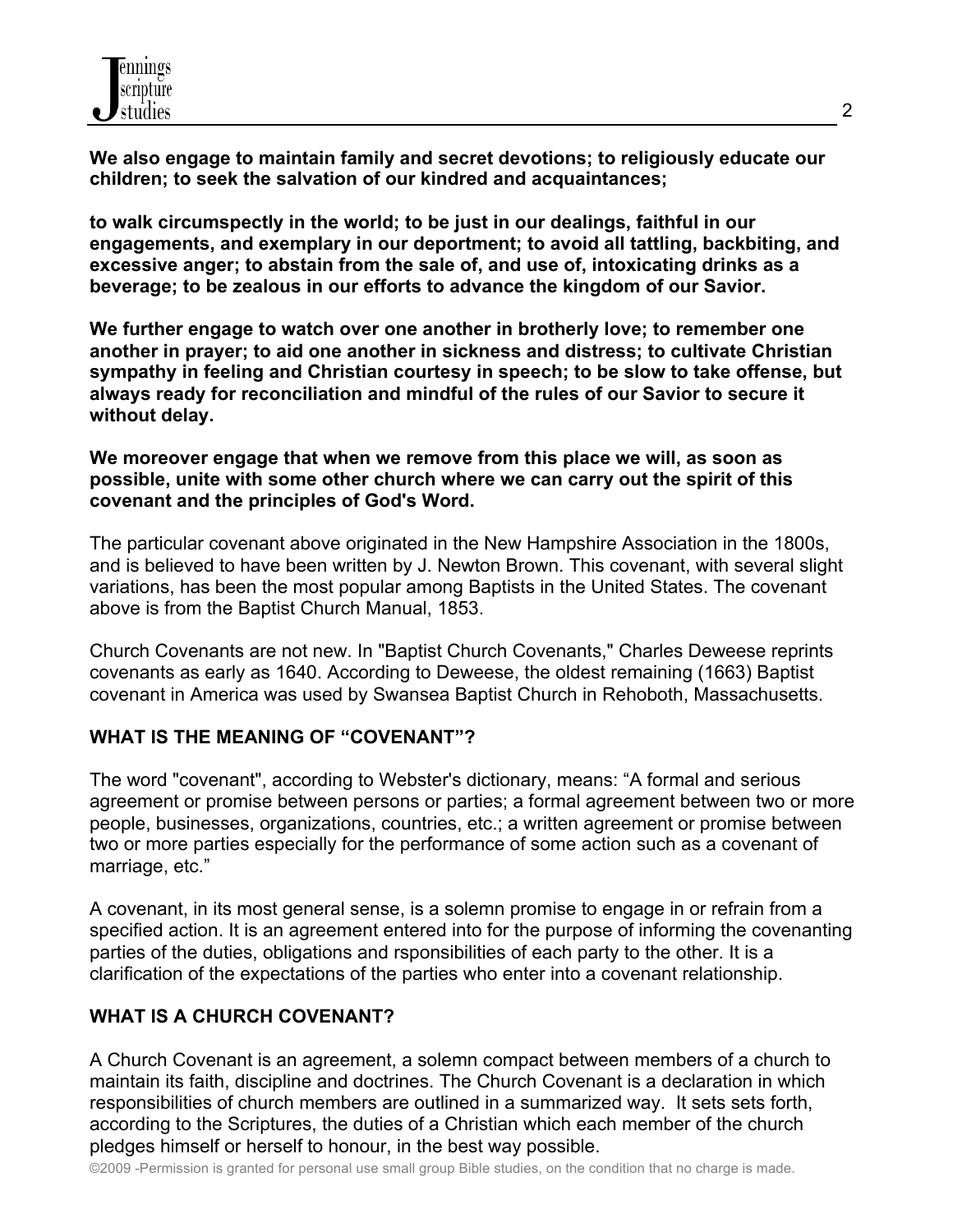A Church Covenant is a pledge made to God, the church body and one's self. It is based upon the congregation's faith and acceptance of Jesus Christ as Lord and Savior. It is a commitment of how we agree to live as fellow Christians and how God expects us to live.

As new churches are organized or later as new members come into the church, it is only proper they know what they are getting into. It's called truth in advertising.

# **WHERE IS THE CHURCH COVENANT TO BE FOUND?**

It varies with each church. Some churches use the Church Covenant as the preface to the Church's Articles of Faith and Constitution. These documents should be reviewed by every potential membership candidate. Some churches place a copy of the Church Covenant on the inside of the front or back cover of the hymnal. Some churches periodically print the Church Covenant in the church bulletin. Copies of the Standard Covenant for Baptist Churches can be bought at Christian Bookstores.

#### **WHAT IS THE DIFFERENCE BETWEEN CONSTITUTIONS, ARTICLES OF FAITH AND CHURCH COVENANTS?**

Ordinarily, Baptist churches have three documents that set forth the church's beliefs, practices and procedures. They are:

- The church's Articles of Faith which delineates the major biblical doctrines that define the church;
- The Church Covenant which is different from the Articles of Faith in that the Articles of Faith declare what the church believes while the Church Covenant declares what we agree to do on the basis of our beliefs;
- The Church Constitution which outlines the policies, personnel, practices and procedures of the local church.

# **WHY MESSAGES ON THE CHURCH COVENANT?**

As we study the Church Covenant we can find answers to some of the following questions:

- How does our relationship with Christ place us into a covenant relationship with each other?
- How should this scripturally based covenant shape our attitudes, behaviors and actions?
- How does it shape our interactions with each other?
- What obligations do we have as members of this local church to perpetuate it?
- What is our corporate and individual responsibility to the world outside the church?

In 2004, Rick Warren, pastor of Saddleback Community Church in Lake Forest, California wrote an article in the Baptist Press recommending pastors and congregations adopt church membership covenants as a way of encouraging their flock to become more involved in and committed to the ministry of their church.

It is my observation that fewer and fewer churches, especially the newer churches, do not have a Church Covenant. Even many of the older churches that do have a Church Covenant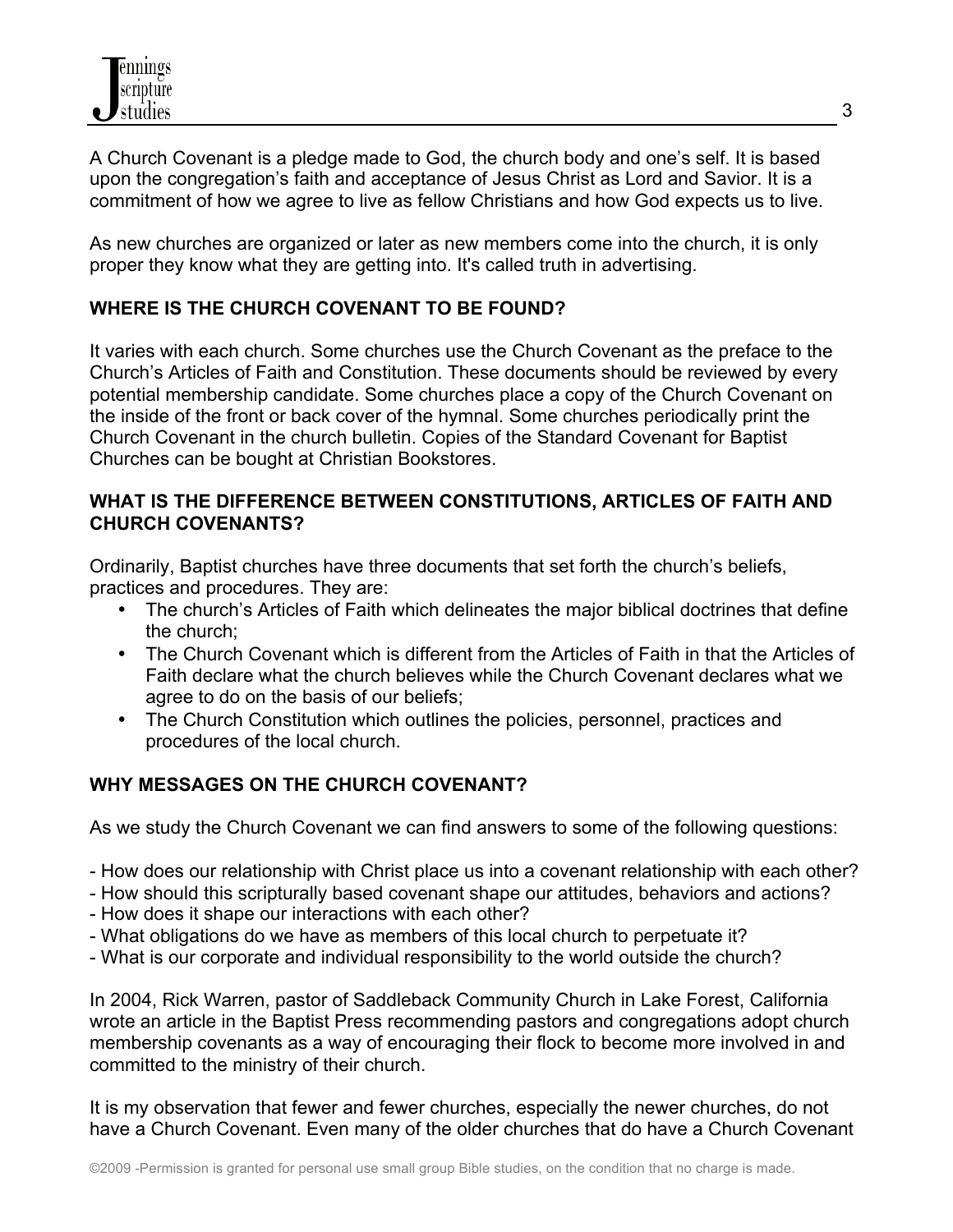do not emphasize its importance and fewer still exercise discipline of members who violate it.

Affirming the Church Covenant makes the church member aware of the seriousness, commitment and responsibility concerning duties which, although established in the New Testament, can easily be neglected or delegated to others. It defines our intentions and reminds us of our relational conduct.

# **BAPTISTS AND THE CHURCH COVENANT**

Baptists have no creed to which they must subscribe. It is accepted by us that the Word of God is the one perfect rule of faith and practice. However, so that others may know what we believe that the Bible teaches on various subjects, we have what we call Articles or Declarations of Faith. These declarations do just what they say they do. That is, they declare what we believe the Bible to teach.

The Church Covenant is also a declaration. It declares what we believe the obligations of the members of the church are to be. The major difference in the Church Covenant and the Declaration of Faith is that the Church Covenant is an agreement among ourselves that we will *do* something. It sets forth in the light of Scripture our duties as members of a local church. The Declaration of Faith is a statement that we *believe* something.

Many members of the average church family have forgotten the covenant that they made when they united with the church, or either they do not think it is very important. Therefore, I believe that a thorough study of the Church Covenant will enrich the church's life and strengthen the church family and witness.

A graphic picture of two parties entering into a covenant is seen in II Kings Chapter 10 where Jehu and Jehonadab enter into a covenant. We read that Jehu *"met Jehonadab the son of Rechab, coming to meet him; and he greeted him and said to him, "Is your heart right, as my heart is toward your heart?" And Jehonadab answered, "It is." Jehu said, "If it is, give me your hand." So he gave him his hand, and he took him up to him into the chariot."* (II Kings 10:15)

Jehu and Jehonadab entered into a covenant by joining hands and then they journeyed together in the same chariot. When one becomes a member of a local church, hands are joined in common purpose and as long as both keep their covenant they enjoy the journey together in the chariot of the church.

The church cannot be all things to all people. We must take our stand for the truth of God unashamedly and declare where we stand. We must take a stand and then stand firm. The Church Covenant advertises where we stand.

### **Illustration.**

A man opened a fish store and hung out his sign which read, "Fresh fish for sale today." He invited his friends to come to the opening of his fish store and they all congratulated him on his new enterprise. However, one friend suggested that his sign might be improved. He said, "Why do you have the word "today"? Of course it is today, not yesterday, or tomorrow." So, the fish store owner removed the word "today" from his sign.

©2009 -Permission is granted for personal use small group Bible studies, on the condition that no charge is made.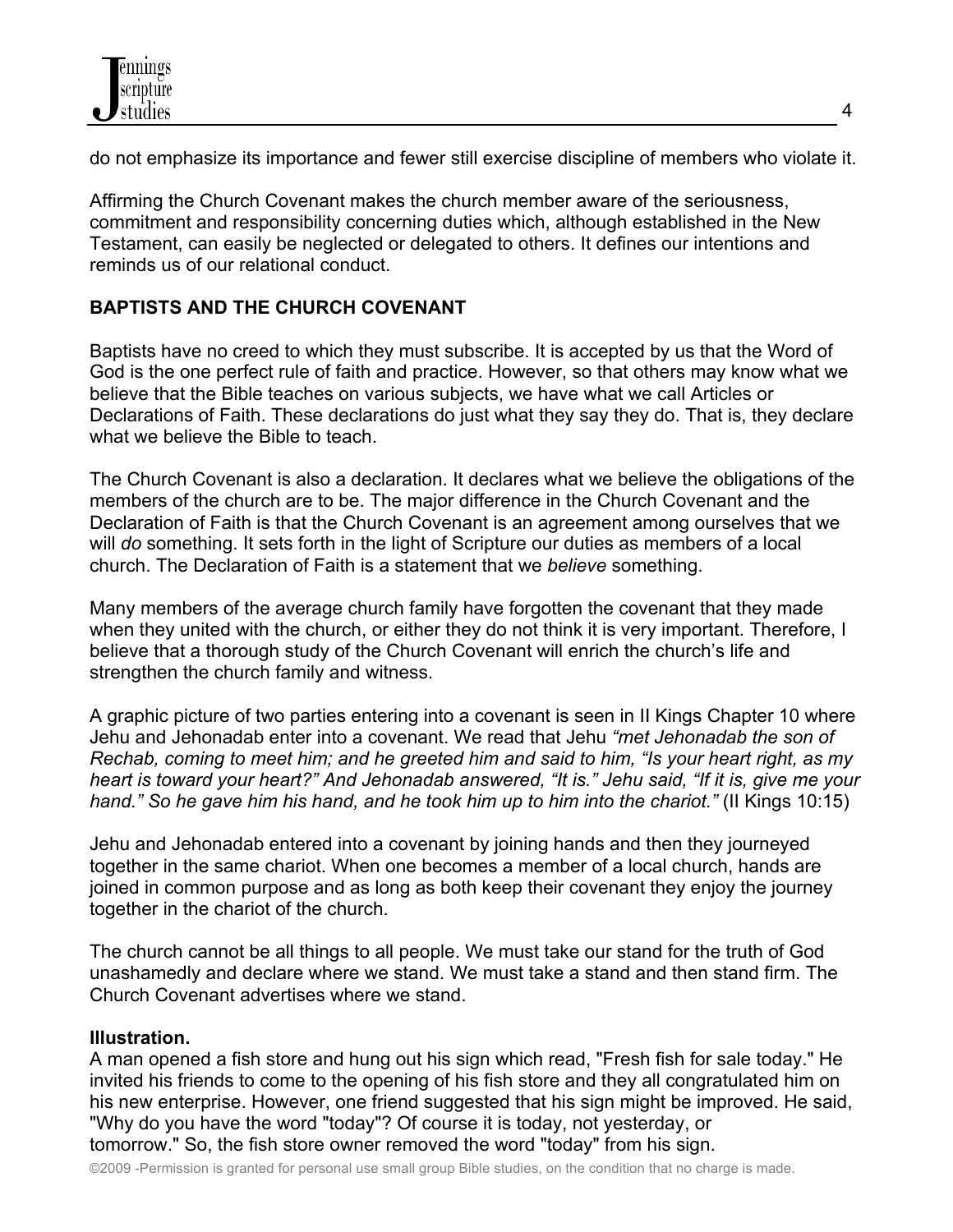Another said, "Why do you have the words "for sale"? Everybody knows that your fish are for sale or else why would you open the store?" So, the store owner removed the words "for sale" from the sign.

Another shopper complained, "Why do you have the word "fresh" on your sign? People who know you know that you are a man of integrity which guarantees that your fish will be fresh." The frustrated owner reluctantly removed the word "fresh" from his sign.

Finally, the only word left on the sign was the word "fish." But that wasn't the end. Another objection was raised, "Why do you have a sign advertising your fish? You can smell your fish two blocks away!"

The church that tries to satisfy everyone ends up pleasing no one. Put your sign up and stand by it! Stand by your Church Covenant. It positionalizes the church and advertises where the church stands. Print it out; read it regularly; preach its truths and encourage every member of the church to hold each other member accountable.

JdonJ

# **HOW TO FAKE CHURCH**

### **1**. **Emphasize "doing" rather than "being."**

Be busy all the time. Have something going every night and also during the daytime if you can get enough people involved. Whether aerobics, dietician classes, sewing, basketball, etc. get everybody involved in activities. Keep the family away from home as much as you can. Family time will build a family but what you want to build is a crowd so keep the family away from home as much as possible and on the temple's turf. (But be careful not to attempt to have a Prayer Meeting – you will be embarrassed.)

### **2. Put more emphasis on "show" than on "substance."**

That is, be more interested in cosmetics than in character. Specialize in "Platform Christianity" by imitating the theatre, nightclub and show business venues. Make a big splash with lots of lights, glitter, glamour and pizzazz. Put on a good show for the pew people by having a good religious pep rally! Preacher, dress down. Look like "one of the street people."

### **3. Get a big crowd, never mind how; just get a crowd.**

Focus on parading the "Personality Cult" genre. Feature popular singing groups. Never mind if the medium becomes the message; if the sound is the sermon; if the lyrics are mancentered and not God-centered and are not scriptural, because the majority of those who attend such religious shows are not into Bible anyway. They have yet to learn that a crowd is not necessarily a church; that a screen production is no substitute for the Spirit's unction.

### **4. Do not use Bible terminology which makes people uncomfortable.**

The words "sinner", "sin", "judgment", "repent", and "hell", etc. might offend and they may not return to your "crowd." Tell them that we may occasionally make mistakes and that we all have our faults but that God understands, and after all, Jesus has already died to cover our deficiencies. Do not "declare" anything, only "suggest." Yes, I know that Paul said, "I declare